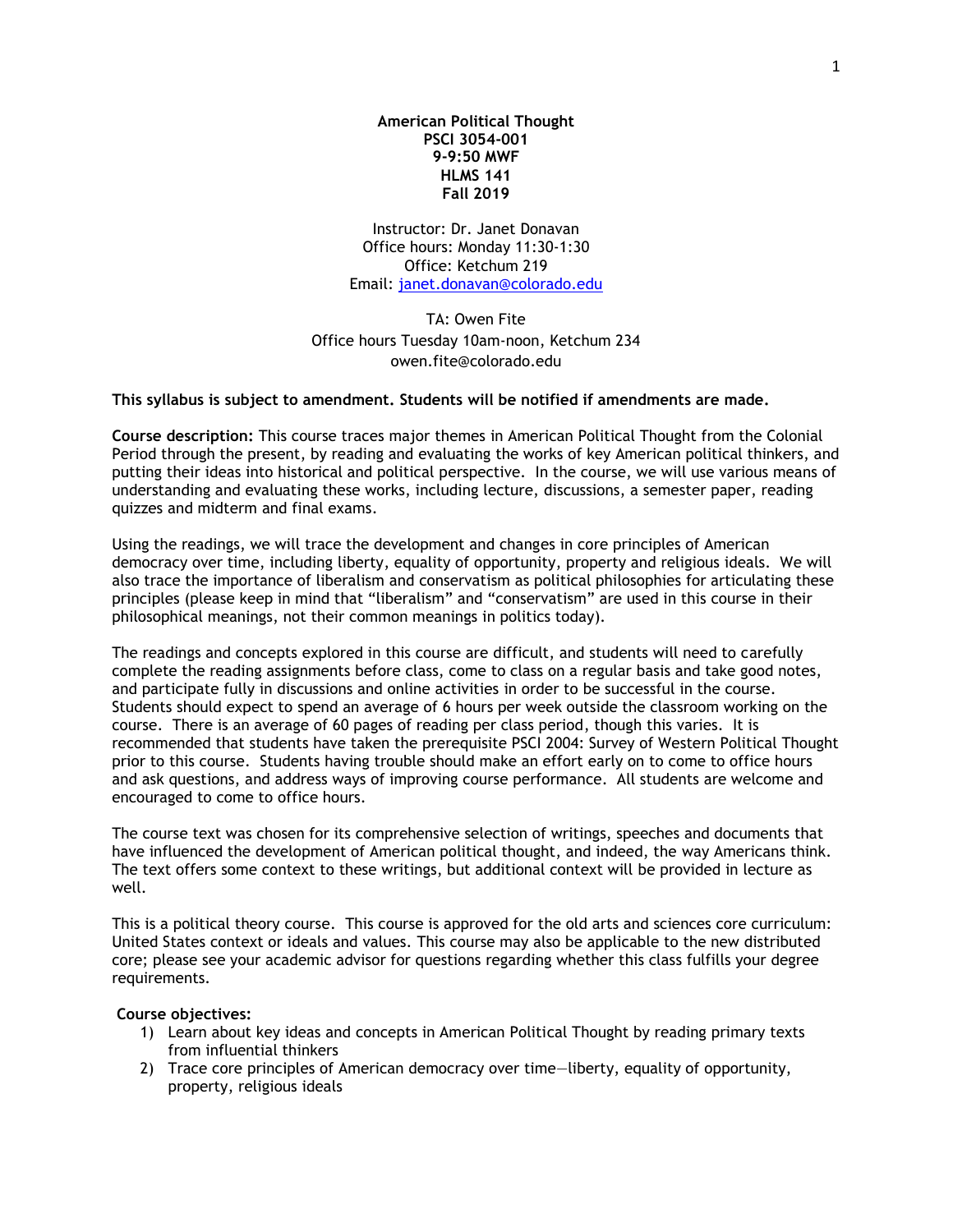- 3) Examine the importance of the dominant political philosophy of liberalism, and the interplay of liberalism and conservatism, in defining and articulating these core principles
- 4) Critically examine the ways in which these core principles and political philosophies have shaped the development of our political system, and how Americans think.

## **Grading and scale:**

| Midterm exam                 | 20  |       | 93-100 | A     |
|------------------------------|-----|-------|--------|-------|
| Reading quizzes & activities | 15  |       | 90-92  | А-    |
| Paper                        | 25  |       | 88-89  | B+    |
| Final Exam                   | 25  |       | 83-87  | B     |
| Attendance                   | 15  | 80-82 | B-     |       |
| Total                        | 100 |       | 78-79  | $C+$  |
|                              |     |       | 73-77  | C     |
|                              |     |       | 70-72  | $C -$ |
|                              |     |       | 60-69  | D     |
|                              |     |       | < 59   | F     |

# **Required Text:**

Isaac Kramnick and Theodore Lowi, eds. *American Political Thought: A Norton Anthology, 2nd edition.* Norton: New York. ISBN: 9780393655902

# Course Requirements:

**Midterm exam:** All students must take the midterm exam in class on the date listed in the course schedule. The exam will consist of a combination of term identifications and essay questions. More information on the format of the exam will be given later in the semester, and a study guide will be provided. The exam is worth 20 points of the final grade and is required to receive a passing grade in the course. Make-up exams will be given only in cases of documented medical or family emergency, religious observances or university absences related to participation in university-sanctioned activities. If it is physically possible, the instructor must be notified in advance of such an emergency. All makeups are at the instructor's discretion and would be in a different format than the original.

**Reading quizzes and activities:** We will have a combination of pop (unannounced) readings quizzes and class activities over the course of the semester. Students may receive a maximum of 15 points for these activities and quizzes. More information will be provided in class. There are no make-ups for reading quizzes and activities.

**Paper:** Each student will choose from a list of topics and complete a 5-6 page paper, double-spaced, in a standard font with 1" margins. The paper must include a bibliography, which does not count toward the page requirement. More information on the paper will be given later in the semester. The paper is worth 25 points of the final grade, and is required to receive a passing grade in the class. The paper must be submitted online by the date listed in the course schedule. Students are responsible for the electronic document being readable. Late papers will receive a 1 point deduction per day.

**Final exam:** All students must take the final exam at the assigned time listed in the course schedule. The final will consist of term identifications and essay questions. One essay question will be comprehensive; the rest of the exam will cover material since the midterm. More information on the format of the exam will be given later in the semester. The exam is worth 25 points of the final grade and is required to receive a passing grade in the course. Make-up finals will be given only in cases of documented medical or family emergency, religious observances or university absences related to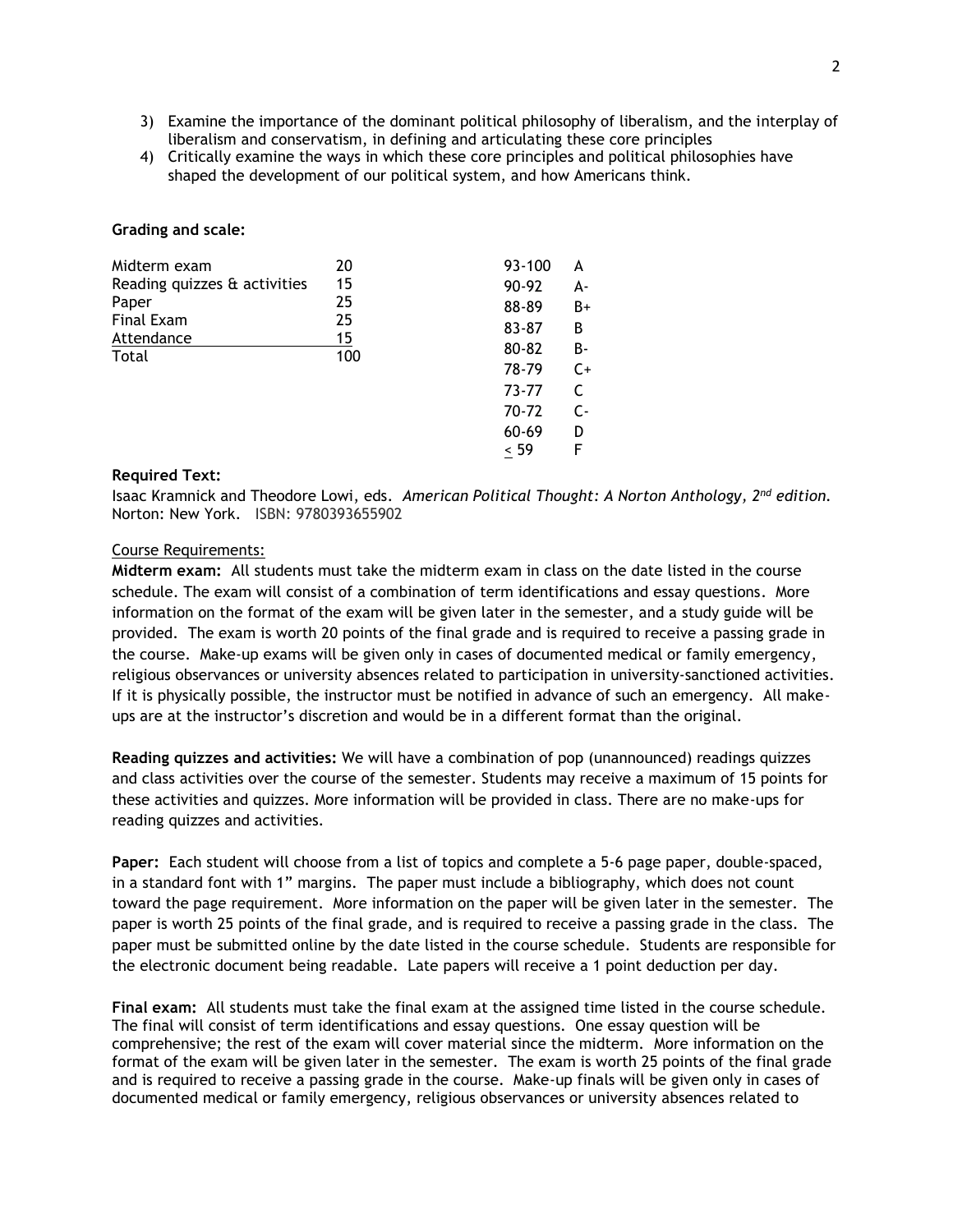participation in university-sanctioned activities, or with documentation of a final exam time conflict in accordance with CU policy. Again, if it is physically possible, the instructor must be notified in advance of such an emergency. All make-ups are at the instructor's discretion and would be in a different format than the original. Please note that we will not use the entire final exam slot- the exam is scheduled to be completed in 1.5 hours.

**Attendance:** Students are required to attend class regularly for the entire class period. Only documented medical or family emergencies, religious observances or university absences related to participation in university-sanctioned activities will be excused. A  $\frac{1}{2}$  point will be deducted for each unexcused absence, which may include coming to class late or leaving early. If physically possible, the instructor must be notified in advance of an expected absence. Whether or not an absence is excused is at the discretion of the instructor. All students may miss two class periods without excuse or penalty. Attendance is valued at 15 points of the final grade.

# Course policies:

**Course communications:** Email is the official mode of communication for the University of Colorado at Boulder. Students are required to regularly check their university-registered email (at least every 48 hours) for updates regarding the course. Students are responsible for receiving any messages sent by the instructor to the class email list, or individually to the student. Students are responsible for ensuring that any email sent by the student to the instructor or TA is received. In addition, students are responsible for checking the Canvas site for the course regularly.

**Contacting the Instructor:** Please feel free to contact me with questions about the course. The best ways to reach me are to come by office hours, or to email. You may also call my office phone, but that is a less efficient means of reaching me. I always answer email within 48 hours, so if you do not receive a reply, that means I did not get your email and you should try to contact me again. When addressing me, please address me in person or in email as Janet, Dr. Donavan or Professor Donavan.

**Course Etiquette:** Students are expected to come to class on time and stay the entire time. If it is necessary to come late or leave early, please let me know in advance. If your schedule does not permit you to be on time and in class on a regular basis, please take another course. Students are expected to be respectful of each other and of the instructor; lively debate is encouraged, but personal attacks are prohibited. These guidelines should be obvious, and they will help to make the course a more enjoyable experience for all. For more information on University requirements regarding classroom behavior please see<http://www.colorado.edu/policies/classbehavior.html> and at [http://www.colorado.edu/studentaffairs/judicialaffairs/code.html#student\\_code.](http://www.colorado.edu/studentaffairs/judicialaffairs/code.html#student_code)

**Electronic Devices:** Electronic devices, including computers, tablets and mobile phones, are prohibited in class. The use of these devices causes serious disruption in class and affects the learning of other students. Computers, phones and other devices must be turned off and put away during class. Exceptions to this policy are at the instructor's discretion.

### SYLLABUS STATEMENTS

### ACCOMMODATION FOR DISABILITIES

If you qualify for accommodations because of a disability, please submit your accommodation letter from Disability Services to your faculty member in a timely manner so that your needs can be addressed. Disability Services determines accommodations based on documented disabilities in the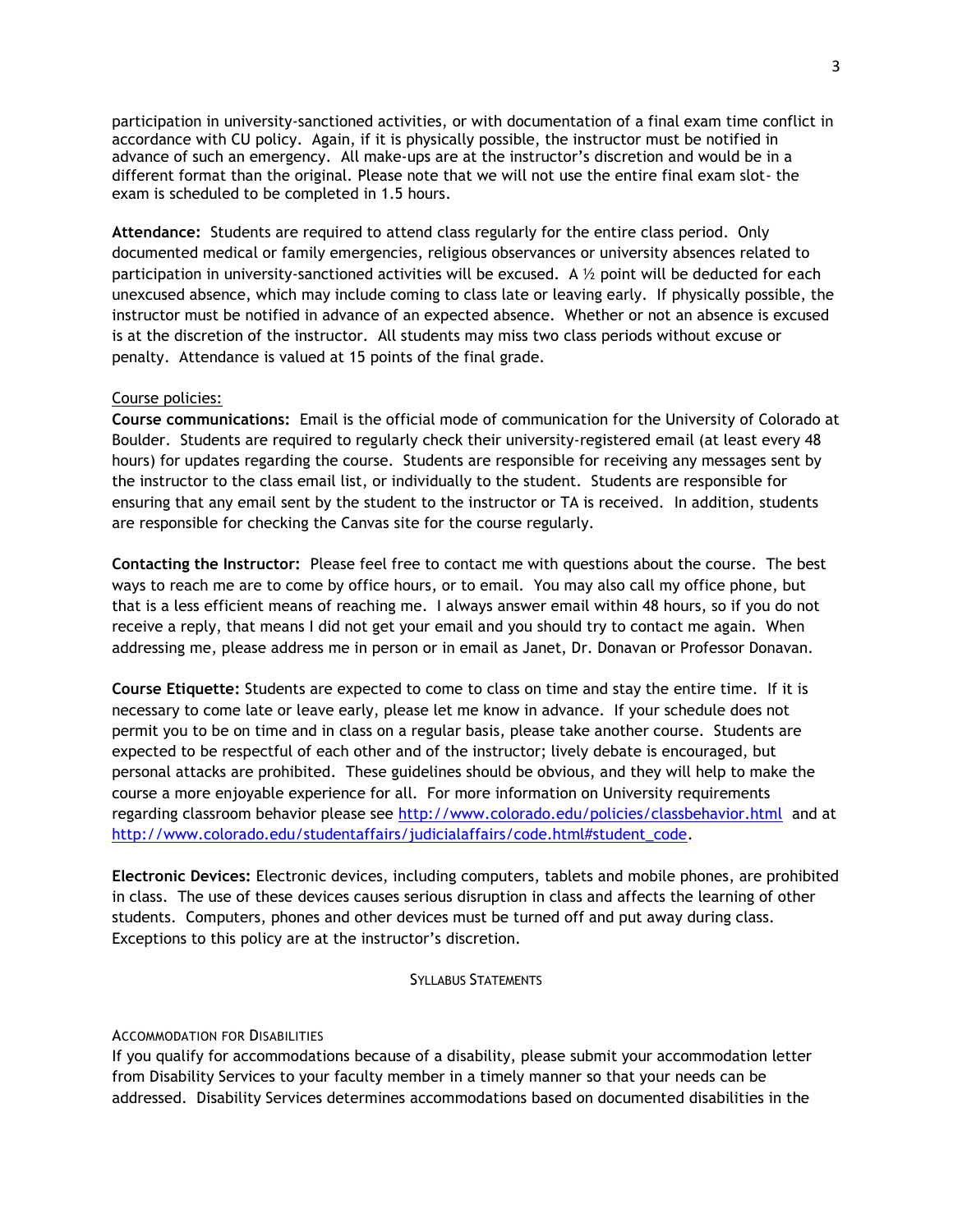academic environment. Information on requesting accommodations is located on the [Disability](http://www.colorado.edu/disabilityservices/students)  [Services website.](http://www.colorado.edu/disabilityservices/students) Contact Disability Services at 303-492-8671 or [dsinfo@colorado.edu](mailto:dsinfo@colorado.edu) for further assistance. If you have a temporary medical condition or injury, see [Temporary Medical Conditions](http://www.colorado.edu/disabilityservices/students/temporary-medical-conditions) under the Students tab on the Disability Services website.

#### CLASSROOM BEHAVIOR

Students and faculty each have responsibility for maintaining an appropriate learning environment. Those who fail to adhere to such behavioral standards may be subject to discipline. Professional courtesy and sensitivity are especially important with respect to individuals and topics dealing with race, color, national origin, sex, pregnancy, age, disability, creed, religion, sexual orientation, gender identity, gender expression, veteran status, political affiliation or political philosophy. Class rosters are provided to the instructor with the student's legal name. I will gladly honor your request to address you by an alternate name or gender pronoun. Please advise me of this preference early in the semester so that I may make appropriate changes to my records. For more information, see the policies on [classroom behavior](http://www.colorado.edu/policies/student-classroom-and-course-related-behavior) and the [Student Code of Conduct.](http://www.colorado.edu/osccr/)

# HONOR CODE

All students enrolled in a University of Colorado Boulder course are responsible for knowing and adhering to the Honor Code. Violations of the policy may include: plagiarism, cheating, fabrication, lying, bribery, threat, unauthorized access to academic materials, clicker fraud, submitting the same or similar work in more than one course without permission from all course instructors involved, and aiding academic dishonesty. All incidents of academic misconduct will be reported to the Honor Code [\(honor@colorado.edu\)](mailto:honor@colorado.edu); 303-492-5550). Students who are found responsible for violating the academic integrity policy will be subject to nonacademic sanctions from the Honor Code as well as academic sanctions from the faculty member. Additional information regarding the Honor Code academic integrity policy can be found at the [Honor Code Office website.](https://www.colorado.edu/osccr/honor-code)

## SEXUAL MISCONDUCT, DISCRIMINATION, HARASSMENT AND/OR RELATED RETALIATION

The University of Colorado Boulder (CU Boulder) is committed to fostering a positive and welcoming learning, working, and living environment. CU Boulder will not tolerate acts of sexual misconduct intimate partner abuse (including dating or domestic violence), stalking, protected-class discrimination or harassment by members of our community. Individuals who believe they have been subject to misconduct or retaliatory actions for reporting a concern should contact the Office of Institutional Equity and Compliance (OIEC) at 303-492-2127 or cureport@colorado.edu. Information about the OIEC, university policies, [anonymous reporting,](https://cuboulder.qualtrics.com/jfe/form/SV_0PnqVK4kkIJIZnf) and the campus resources can be found on the [OIEC website.](http://www.colorado.edu/institutionalequity/)

Please know that faculty and instructors have a responsibility to inform OIEC when made aware of incidents of sexual misconduct, discrimination, harassment and/or related retaliation, to ensure that individuals impacted receive information about options for reporting and support resources.

# RELIGIOUS HOLIDAYS

Campus policy regarding religious observances requires that faculty make every effort to deal reasonably and fairly with all students who, because of religious obligations, have conflicts with scheduled exams, assignments or required attendance. In this class, students must notify the instructor within the first two weeks of class if a religious observance requires missing a scheduled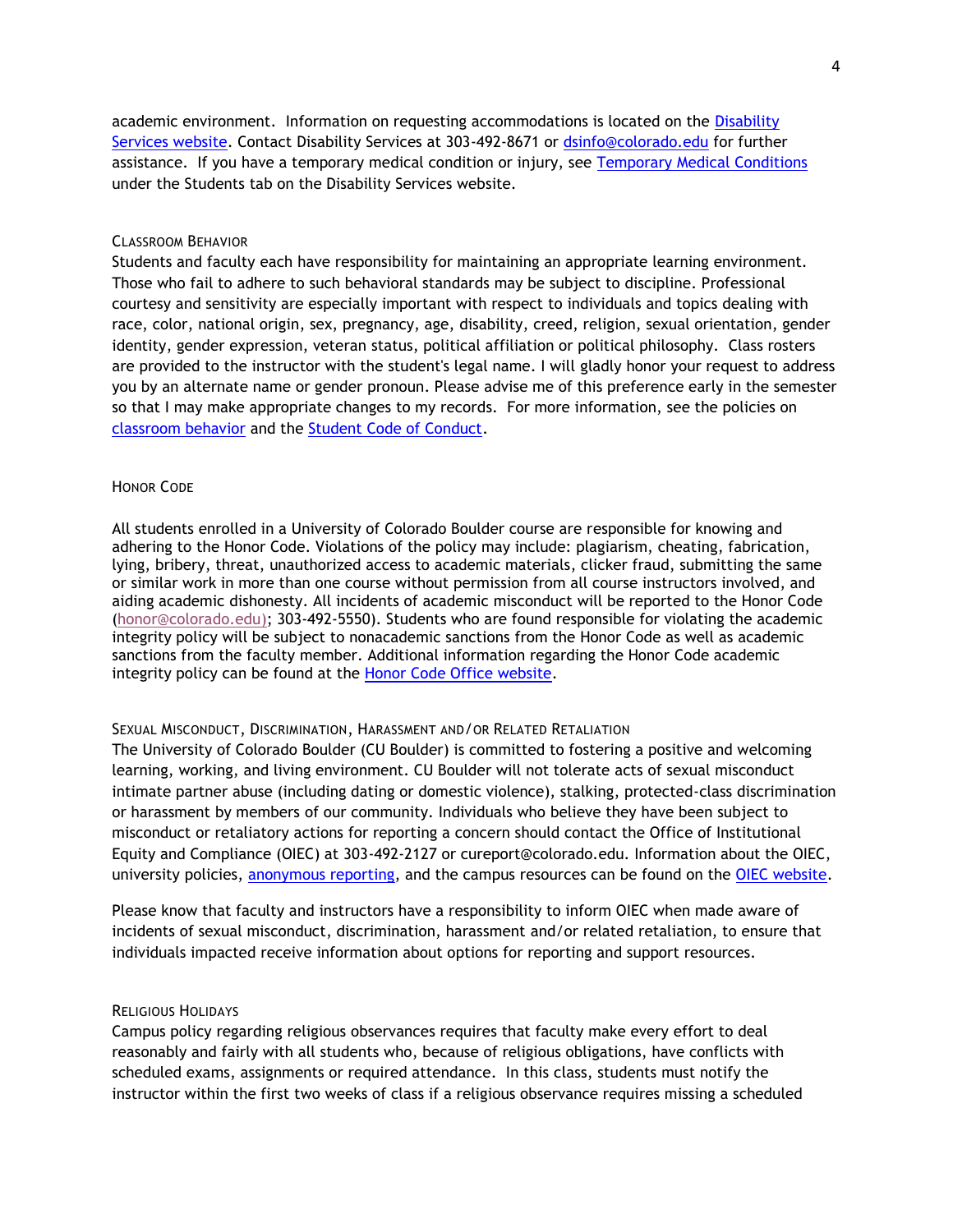exam, due date, or activity. To receive an excused absence, please notify the instructor at least one week in advance.

See the [campus policy regarding religious observances](http://www.colorado.edu/policies/observance-religious-holidays-and-absences-classes-andor-exams) for full details.

An accessible, online link to the university policies is available here: <https://www.colorado.edu/academicaffairs/policies-customs-guidelines/required-syllabus-statements>

Reading Schedule: Readings are to be completed BEFORE class on the assigned day. **Part I: Colonial Roots of American Political Thought, 1620-1760**

Week 1: August 26, 28 & 30 Mon: Introduction to course, pass out syllabus Weds: Colonial roots of APT Readings: p. xxv-29 (through Williams), 41-42 (Mather Fri: Colonial roots of APT, group activity in class Readings: p. 42-65 **Part II: The Founding, 1760-1791**

Week 2: September 4 & 6 Mon: Labor Day Weds: Political theory of the Revolution Readings: p. 67-118 Fri: The Constitution and its critics Readings: p. 119-170 (through Madison Federalist #10)

Week 3: September 9, 11 & 13 Mon: The Constitution and its critics (cont.) Readings: p. 170 (from Federalist #23)-214 (through Jefferson)

**Part III: Democracy and Union, 1791-1865**

Weds: The Constitution and its critics (cont.) Readings: p. 214-242 Fri: The Federalist and Jeffersonian visions Readings: p. 243-295 (through Jefferson)

Week 4: September 16, 18 & 20 Mon: The Federalist and Jeffersonian visions Readings: p. 295-340 Weds: Jacksonian Democracy Readings: p. 341-395 Fri: Individualism and Democracy Readings: p. 396-430

Week 5: September 23, 25 & 27 Mon: Women in the Early Republic Readings: p. 431-452 Weds: Women in the Early Republic (cont.), Slavery and free labor Fri: Slavery and free labor Readings: p. 453-489 (through Channing)

Week 6: September 30, October 2 & 4 Mon: Slavery and free labor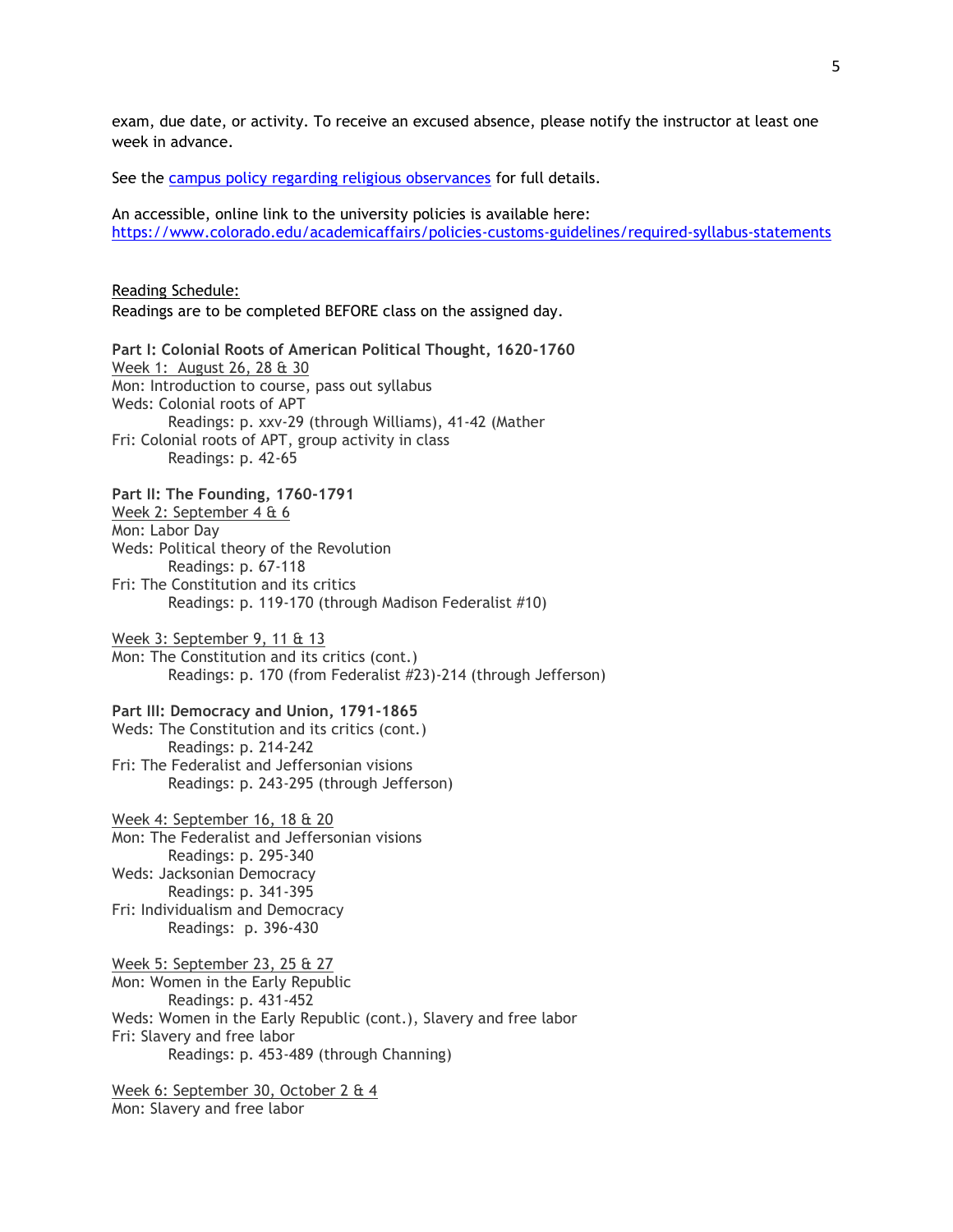Readings: p. 489 (from Grimke)-561 (through Hammond) Weds: Slavery and free labor (cont.) Readings: p. 561-596 **Part IV: Capitalism, Individualism and Reform, 1865-1932** Fri: Social Darwinism, the Intellectuals and Populism Readings: p. 597-646 (through George) Week 7: October 7, 9 & 11 Mon: Social Darwinism, the Intellectuals and Populism (cont.) Readings: p. 646 (from Bellamy)-695 (through Weaver) Weds: Social Darwinism, the Intellectuals and Populism (cont.) Readings: p. 695 (from Watson)-714 Fri: Voices of Dissent Readings: p. 715-780 Week 8: October 14, 16 & 18 Mon: Catch up and review Weds: **MIDTERM EXAM in class** Fri: Imperialism and Race Readings: p. 781-814 (through Sumner) Week 9: October 21, 23 & 25 Mon: Imperialism and Race Readings: p. 814 (from Twain)-847 (through Smohalla) Weds: Imperialism and Race Readings: p. 847 (from *Plessy v. Ferguson*)-889 Fri: The Progressive Era Readings: p. 890-949 (through Holmes) Week 10: October 28, 30 & November 1 Mon: The Progressive Era (cont.) Readings: p. 949-995 Weds: The Progressive Era (cont.) Fri: Online Activity: Understand the New Deal divide in American Political Thought (no class meeting) Week 11: November 4, 6 & 8 Mon: Online Activity: Semester Paper Topics and Research (no class meeting) Weds: The New Deal and its Critics Readings: p. 998-1013 Fri: The New Deal and its Critics Readings: p. 1015-1059 (through Roosevelt) **Part V: Leviathan and Liberalism, 1932-present** Week 12: November 11, 13 & 15 Mon: The New Deal and its critics Readings: p. 1059-1073 Weds: The Cold War Readings: p.1074-1114 Fri: The 1960s: Social and cultural upheaval Readings: 1115-1176